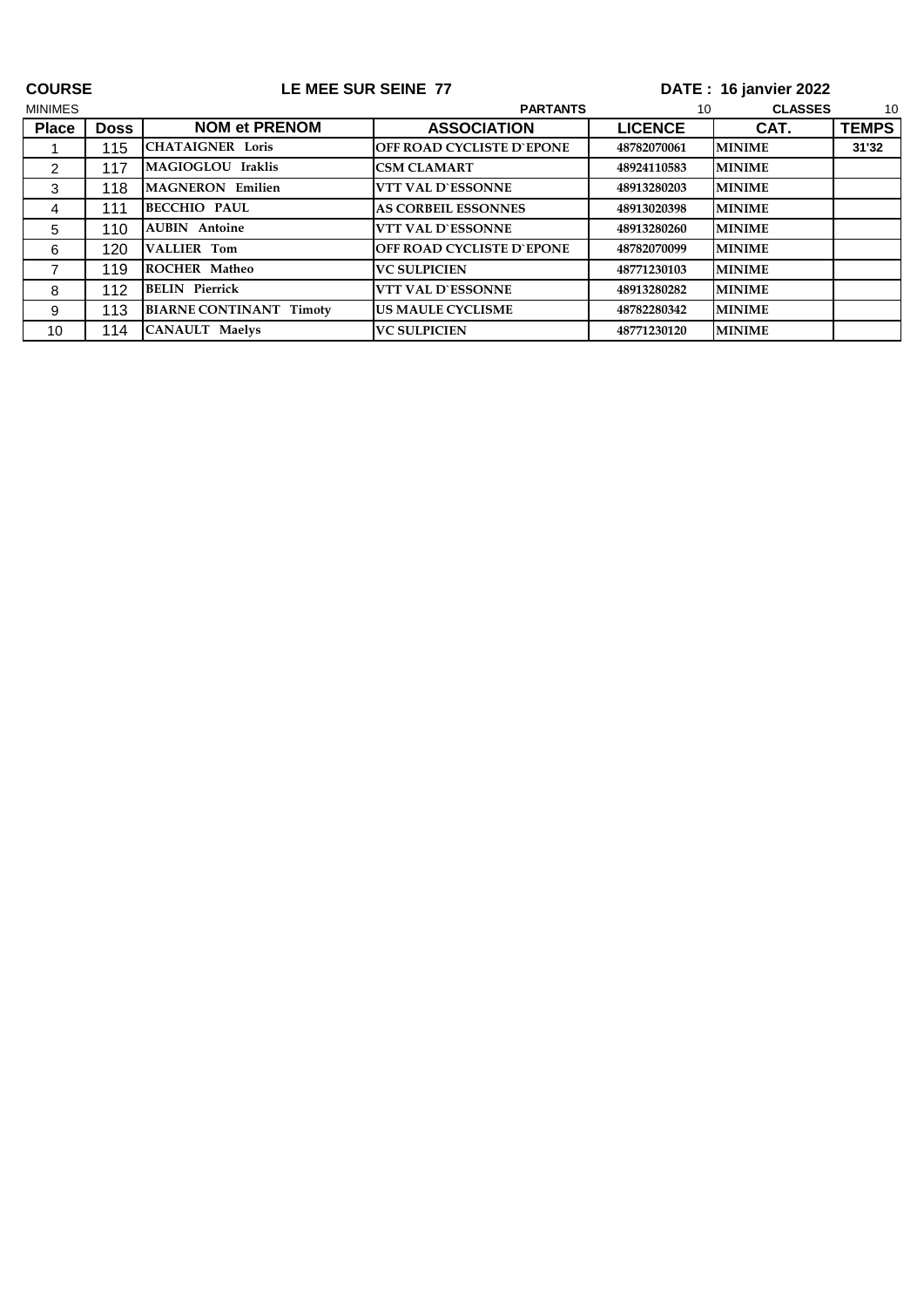| <b>COURSE</b> |             | LE MEE SUR SEINE 77      |                                  | DATE: 16 janvier 2022 |                      |              |  |
|---------------|-------------|--------------------------|----------------------------------|-----------------------|----------------------|--------------|--|
| <b>CADET</b>  |             |                          | <b>PARTANTS</b>                  |                       | <b>CLASSES</b><br>10 |              |  |
| <b>Place</b>  | <b>Doss</b> | <b>NOM et PRENOM</b>     | <b>ASSOCIATION</b>               | <b>LICENCE</b>        | CAT.                 | <b>TEMPS</b> |  |
|               | 87          | <b>SAINT DENIS Ronan</b> | OFF ROAD CYCLISTE D'EPONE        | 48782070255           | <b>CADET</b>         |              |  |
| 2             | 80          | DUPRAZ Valentin          | <b>IS FERTE GAUCHER</b>          | 48771140447           | <b>CADET</b>         |              |  |
| 3             | 86          | <b>PUAUD</b> Guillaume   | <b>VC FONTAINEBLEAU AVON</b>     | 48771130301           | <b>CADET</b>         |              |  |
| 4             | 89          | LAURET Jildas            | <b>THOMERY VTT</b>               | 48771410218           | <b>CADET</b>         |              |  |
| 5             | 91          | <b>SCHLAPPI Livio</b>    | <b>THOMERY VTT</b>               | 48771410228           | <b>CADET</b>         |              |  |
| 6             | 82          | LAVALARD Antoine         | <b>OFF ROAD CYCLISTE D`EPONE</b> | 48782070179           | <b>CADET</b>         |              |  |
|               | 88          | <b>BRIAND Mathéo</b>     | <b>PAAC VTT</b>                  | <b>FFCT</b>           | <b>CADET</b>         |              |  |
| 8             | 81          | <b>IASEK Arthur</b>      | <b>LES RAYONS DE L'AVENIR</b>    | 48771570067           | <b>CADET</b>         |              |  |
| 9             | 90          | LEBRUN Ethan             | <b>THOMERY VTT</b>               | 48771410246           | <b>CADET</b>         |              |  |
| 10            | 84          | LÉVÊOUE Blanche          | <b>VTT VAL D'ESSONNE</b>         | 48913280280           | <b>CADET</b>         |              |  |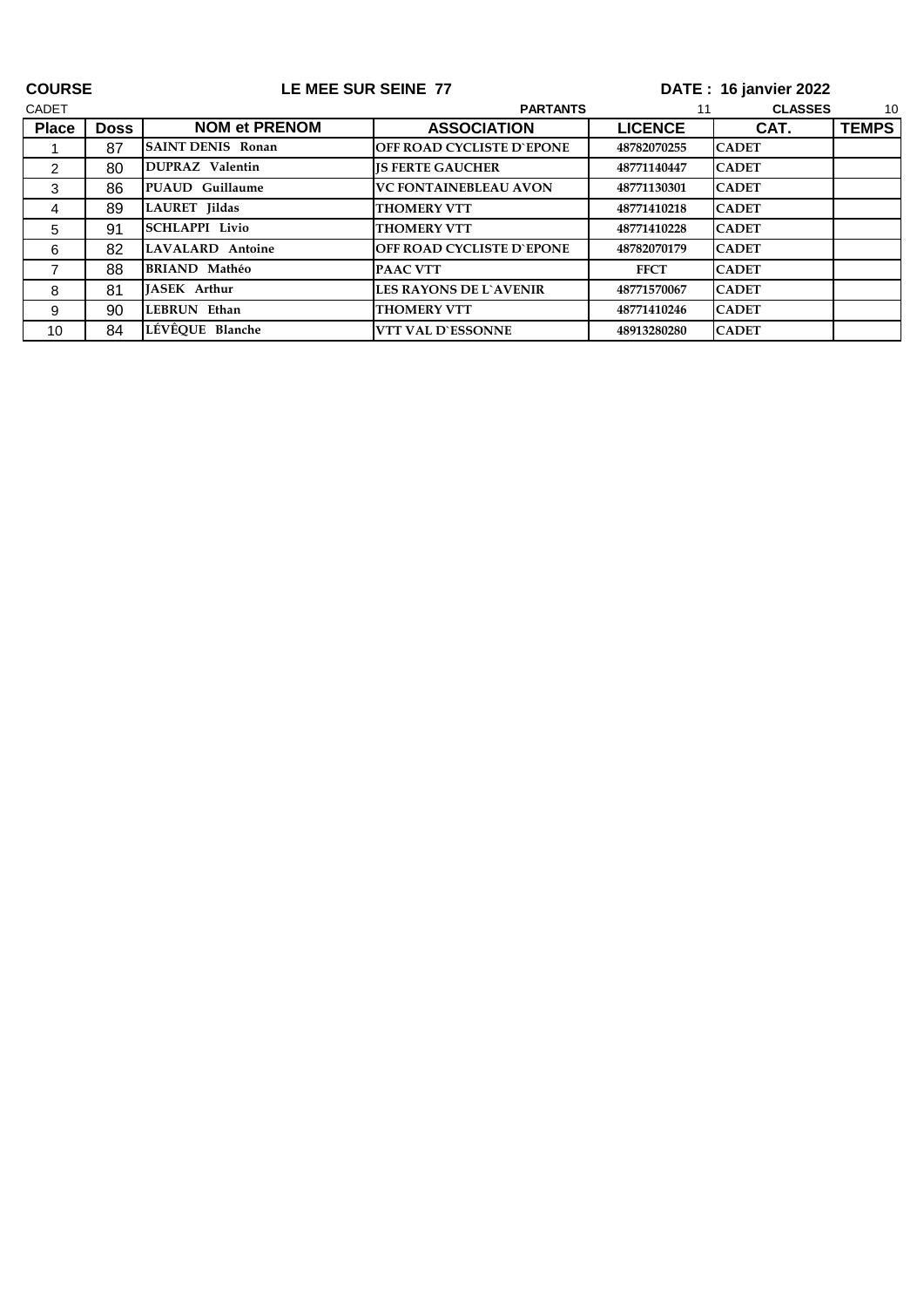| NOM DE L'EPREUVE :                        |                              |                                   | 33ème grand prix de la ville du Mée <b>Maritime annume au CATE</b> : 16 janvier 2022 |                     |                                  |                   |               |              |  |
|-------------------------------------------|------------------------------|-----------------------------------|--------------------------------------------------------------------------------------|---------------------|----------------------------------|-------------------|---------------|--------------|--|
| ORGANISATEUR :                            |                              |                                   |                                                                                      | LE MEE SPORT        |                                  |                   |               |              |  |
| SERIES / CATEGORIES VTT JUNIORS - MASTERS |                              |                                   |                                                                                      |                     |                                  |                   |               |              |  |
|                                           | VILLE DE DEPART :            |                                   | LE MEE SUR SEINE<br>DEPARTEMENT:                                                     |                     |                                  |                   |               |              |  |
| ENGAGES:<br>PARTANTS: 34<br>34            |                              |                                   |                                                                                      |                     | CLASSES:                         | 23                |               |              |  |
|                                           | <b>TABLEAU DE CLASSEMENT</b> |                                   |                                                                                      |                     |                                  |                   |               |              |  |
|                                           |                              |                                   |                                                                                      | <b>MOYENNE</b>      | #DIV/0!                          | <b>DISTANCE:</b>  |               |              |  |
| <b>DOSS</b>                               | <b>Place</b>                 | <b>NOM et PRENOM</b>              |                                                                                      |                     | <b>ASSOCIATION</b>               | <b>N° LICENCE</b> | CAT.          | <b>TEMPS</b> |  |
|                                           |                              | <b>BIDENNE Bastien</b>            |                                                                                      |                     | <b>IS FERTE GAUCHER</b>          | 48771140363       | <b>JUNIOR</b> |              |  |
| 3                                         | 2                            | <b>RIOLET Baptiste</b>            |                                                                                      |                     | <b>BC NOISY LE GRAND</b>         | 48935070421       | <b>IUNIOR</b> |              |  |
| 10                                        | 3                            | <b>LAURET</b> Jocelin             |                                                                                      |                     | <b>THOMERY VTT</b>               | 48771410200       | <b>JUNIOR</b> |              |  |
| 6                                         | 4                            | <b>PRESTAT Clément</b>            |                                                                                      |                     | OFF ROAD CYCLISTE D'EPONE        | 48782070030       | <b>JUNIOR</b> |              |  |
| 5                                         | 5                            | <b>LETETU Allan</b>               |                                                                                      |                     | <b>OFF ROAD CYCLISTE D'EPONE</b> | 48782070277       | <b>IUNIOR</b> |              |  |
| 9                                         | 6                            | <b>CONDAMINE Adrien</b>           |                                                                                      | <b>PAAC VTT</b>     |                                  | <b>FFCT</b>       | <b>JUNIOR</b> |              |  |
|                                           | $\overline{7}$               | <b>IEAN BAPTISTE ANTOINE Théo</b> |                                                                                      | <b>LE MEE SPORT</b> |                                  | <b>UFOLEP</b>     | <b>JUNIOR</b> |              |  |
| 8                                         | 8                            | <b>BAPTISTA</b> Julien            |                                                                                      | <b>PAAC VTT</b>     |                                  | <b>FFCT</b>       | <b>JUNIOR</b> |              |  |
| 2                                         | 9                            | <b>VARANGES Gary</b>              |                                                                                      |                     | <b>EC MONTGERON VIGNEUX</b>      | 48913070144       | <b>JUNIOR</b> |              |  |